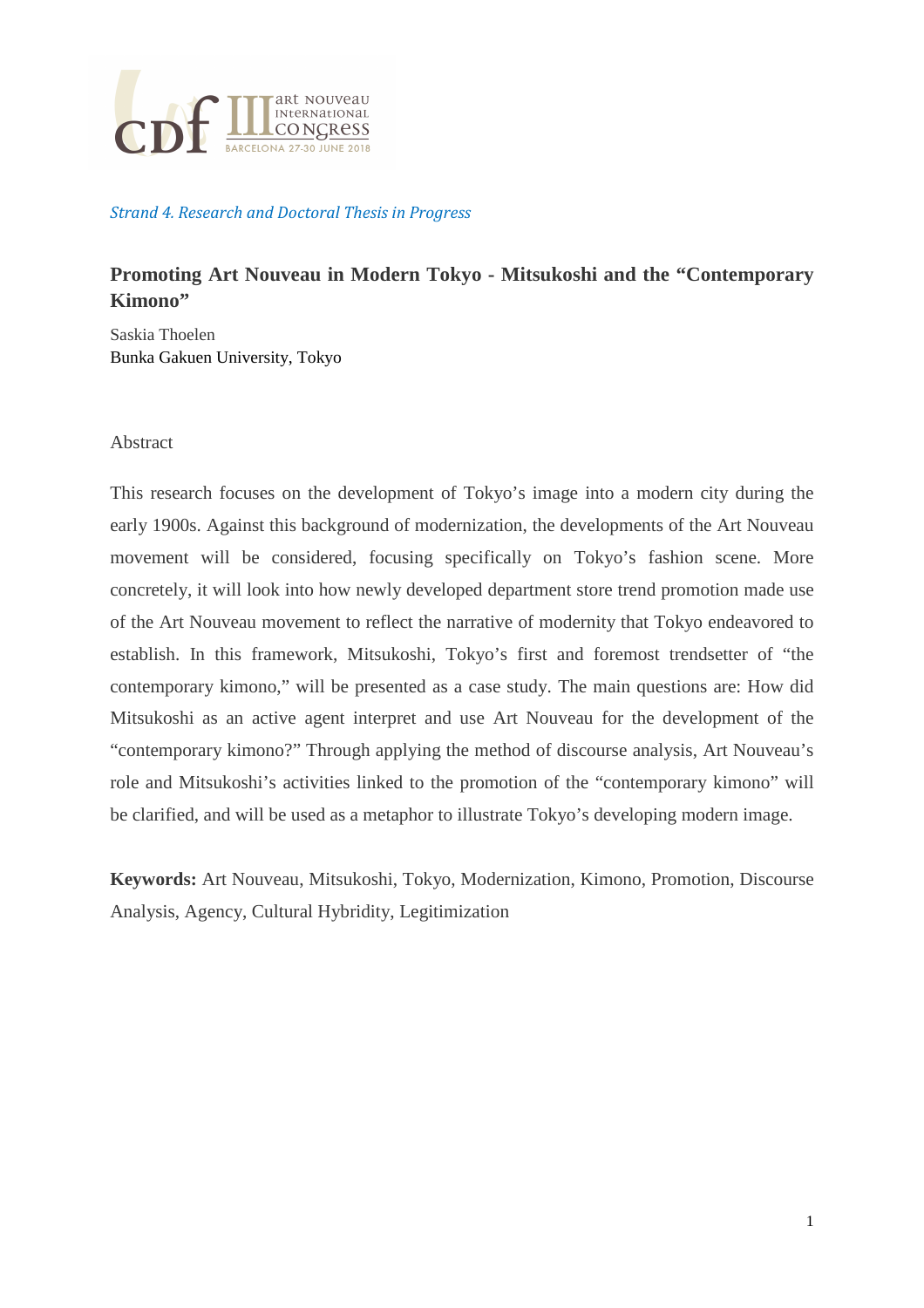

### 1. *Introduction*

Japan's Meiji period (1868-1912) and Taishō period (1912-1926) represent the time frame of the country's development into a modern nation. It is during these periods that the government undertook major structural reforms under the slogan *bunmei kaika* (civilization and enlightenment) in order to release Japan from its pre-modern state. The perception that Japan lagged behind in modernization prompted the country to put intense efforts into the development of new modern social and industrial infrastructures. Furthermore, it aimed to legitimize its authority both domestically and internationally through the development and promotion of art and architecture.<sup>1</sup> In this effort, the Meiji leaders invested heavily in referencing, importing and adopting Western technology and expertise, which was seen as *the* example and source of inspiration at the time. However, the Western example was not merely referenced and taken over. As will become clear from this study, Japan was an active agent in this process and selectively adopted what was necessary to modernize, and adapted these elements in order for them to fit into the country's existing social and industrial structures.

The transformation of the city of Tokyo into a modern metropolis was at the backbone of many of the above-mentioned developments. Tokyo would develop into the face of modernity and modern evolution, as it was the center from which social, industrial and cultural progress emerged. The Meiji and Taishō governments came to perceive the city as a showcase: $2$  they hoped to impress the foreign states with Tokyo's modern infrastructure reflecting the country's evolution into a modern state, a backdrop for the spectacle of *bunmei kaika*. The view on Tokyo developed from a view of the city as symbol of culture to a view of the city as symbol of Japan's imperial power.<sup>3</sup>

In modernizing the city, the Meiji officials experimented with foreign planning concepts from Paris, and other cities in England, Germany and the United States.<sup>4</sup> However, as Hein (2010) argues, even though government officials actively referenced foreign city planning, the in the end established practices were different from those of their foreign counterparts, even

<sup>1</sup> Christine M. E. GUTH: "Japan 1868–1945," *Art Journal,* 55 (3), 1996: 17.

<sup>2</sup> Henry D. SMITH: "Tokyo as an Idea: An Exploration of Japanese Urban Thought until 1945," *The Journal of Japanese* Studies, 4 (1), 1978, p. 45-80: 55.

 $3$  Ibid., p. 57.

 $<sup>4</sup>$  Ibid., p.63.</sup>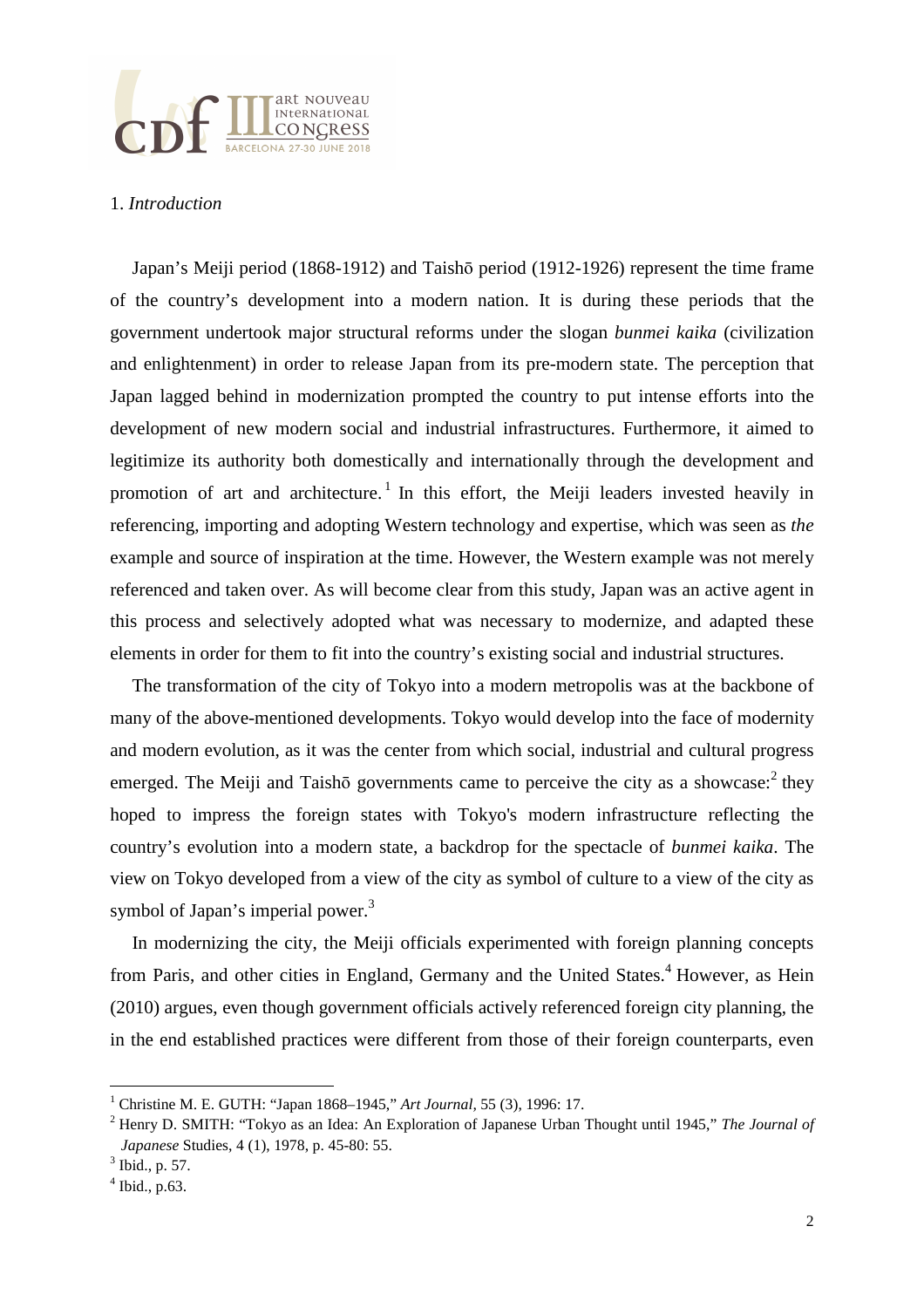

though Tokyo faced similar city development situations.<sup>5</sup> These regulations were the result of comprehensive planning and adaptation to local needs: while respecting existing regulations and structures such as old land divisions, particularities in landownership, development needs, urban planning techniques, and design preferences, foreign techniques were selectively appropriated.<sup>6</sup> At the same time, the government allowed both public and private sector to promote a speedy urban transformation of selected areas while leaving other spaces mainly unchanged. The areas that were transformed, resulted in a mixture of Western and traditional forms, as these were rearranged to answer to the city's new needs. Foreign practices that had equivalents in Japan were adopted into the Japanese urban planning system, while others, having no roots in Japanese tradition and therefore difficult to adapt, failed to be adopted in the long run.<sup>7</sup> This shows that in Tokyo's modernization process, the Meiji and Taishō urban planners carefully attempted to fuse Western and Japanese practices through adapting Western regulations to the Japanese context. It is this adaptation and interplay of Western and Eastern elements that we see returning in different levels and aspects of Japan's modernization.

It was only after the Russo-Japanese war in 1904 that Tokyo's population had reached the same numbers as during the preceding Edo period, and it was from this period onward that major changes were conducted in the city. The year 1904 coincides with the beginning of Art Nouveau's influence in Japan, and the movement's presence in many newly created architectural buildings in Tokyo was unmistakable. However, the changing social and cultural urban landscape of the city offered a platform for the movement to extend its influence further than only the visual level. Within Tokyo's fashion scene, Japan's first department store Mitsukoshi, which will be the case study of this research, actively integrated the movement's visual elements together with its ideology to re-evaluate the image of its kimono into a fashion item that could be identified as "the contemporary kimono." Therefore, the main questions of this research are:  $(1)$  How did Mitsukoshi develop a new contemporary view on kimono through discourse for its customers to perceive ② how did Mitsukoshi use Art Nouveau in the promotion for its so-called new "contemporary kimono?" In order to answer

<sup>&</sup>lt;sup>5</sup> Carola HEIN: "Shaping Tokyo: Land Development and Planning Practice in the Early Modern Japanese Metropolis," *Journal of Urban History*, 36 (4), 2010, p. 447-484: 449.

 $<sup>6</sup>$  Ibid.</sup>

 $<sup>7</sup>$  Ibid., p. 480.</sup>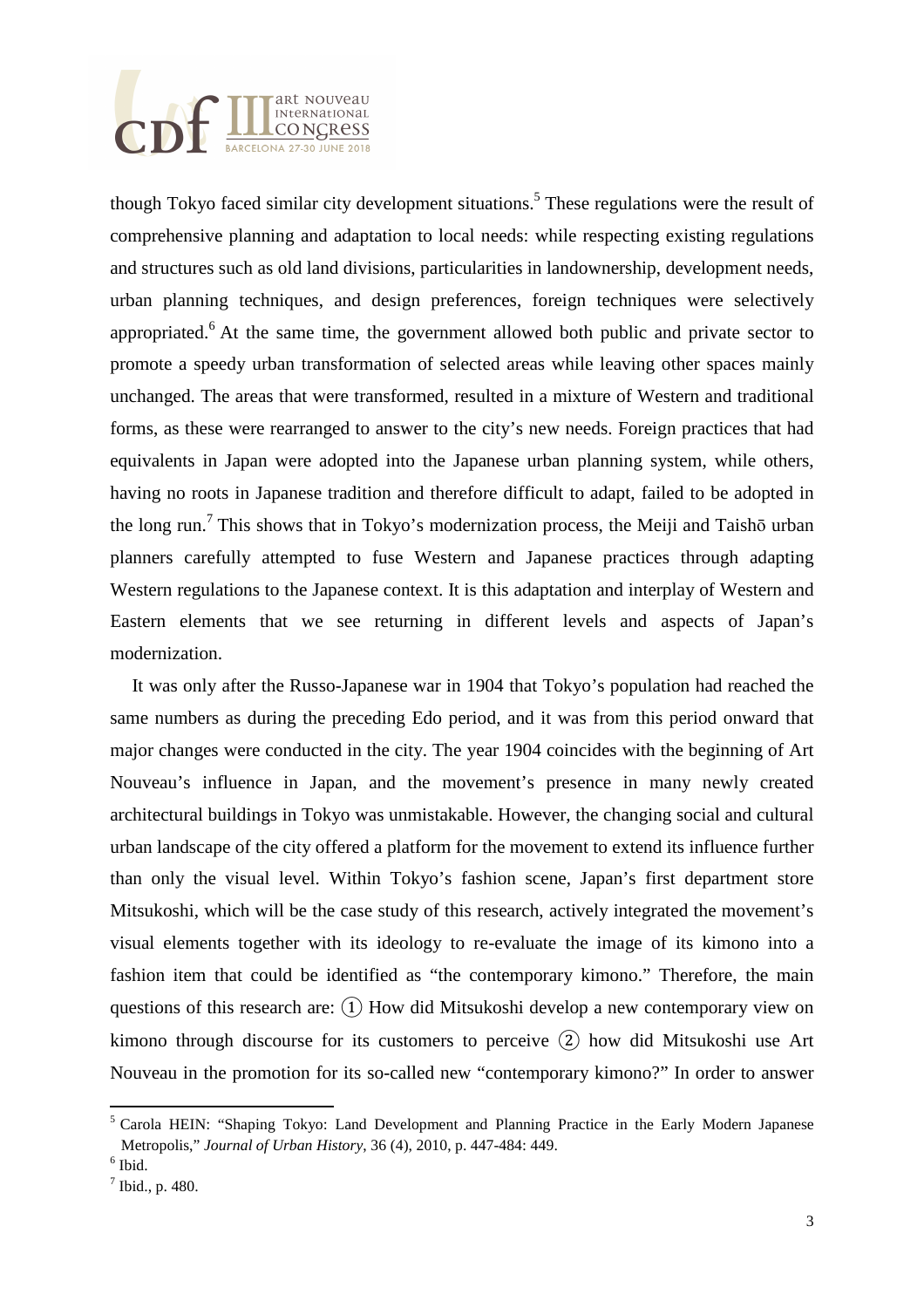

these questions, this paper will take on the methodology of content-based discourse analysis to discuss Mitsukoshi's promotion of Art Nouveau and the contemporary kimono.<sup>8</sup> The theoretical framework for this research consists of Giddens' (1984) theory on Agency, and Burke's (2009) theory on Cultural Hybridization.<sup>9</sup>

#### 2. *Theory and methodology*

In this paper, reality is interpreted as something that is constructed through language.<sup>10</sup> According to Fairclough, discourse stands in an active relation to reality, and therefore contributes to "the production, transformation, and reproduction of social life."  $11$ Furthermore, discourse contributes to processes of social change.<sup>12</sup> Therefore, through using discourse analysis and other forms of textual analyses, one aims not to understand social reality as it, but as how it is produced and maintained.<sup>13</sup> Through the usage of the method of content analysis in this research, the author aims to contribute to the development of more interdisciplinary research within the fields of Art and Design History and Fashion Studies.

One theoretical concept used for the analysis was the idea of agency, which is closely related to the field of discourse studies. Agentic power, as proposed by Giddens (1984), lies in the ability to reflect one's context and to act upon one's surrounding power structures in order to make a difference and to recreate one's context. <sup>14</sup> Studies making use of the viewpoint of agency therefore propose to focus on actors and their actions, and to present

 $8$  A part of this research was published in the Journal of the Society for the Aesthetics of Costume vol. 64, 2018, pp. 55-74. As this paper was published in entirely in Japanese, this presentation paper aims to provide not only an English version for the global research community, but also aims to connect the researched topics to the broader societal framework of Tokyo's modernization, along with providing some updates on the data used for the analyses.

<sup>9</sup> Anthony GIDDENS, *The Constitution of* Society, Cambridge/Malden, Polity Press, 1984; Peter BURKE, *Cultural Hybridity*, Cambridge, Polity Press, 2009.

<sup>&</sup>lt;sup>10</sup> Peter BERGER and Thomas LUCKMANN, *The Social Construction of Reality*, Garden City, N.Y., Doubleday, 1967.

<sup>&</sup>lt;sup>11</sup> Normann FAIRCLOUGH, *Discourse and Social Change*, London, Polity press, 1992, p. 42. Fairclough's ideas are heavily based on: Michel FOUCAULT, *The Archaeology of Knowledge*, London, Routledge, 1972.

<sup>12</sup> FAIRCLOUGH, *Discourse…*, p. 137.

<sup>13</sup> Nelson PHILLIPS and Cynthia HARDY, *Discourse Analysis, Investigating Processes of Social Construction*, Thousand Oaks, London, Sage, 2002, p. 15-31: 21.

<sup>14</sup> Anthony GIDDENS, *Profiles of Critiques in Social Theory*, London, Macmillan, 1982.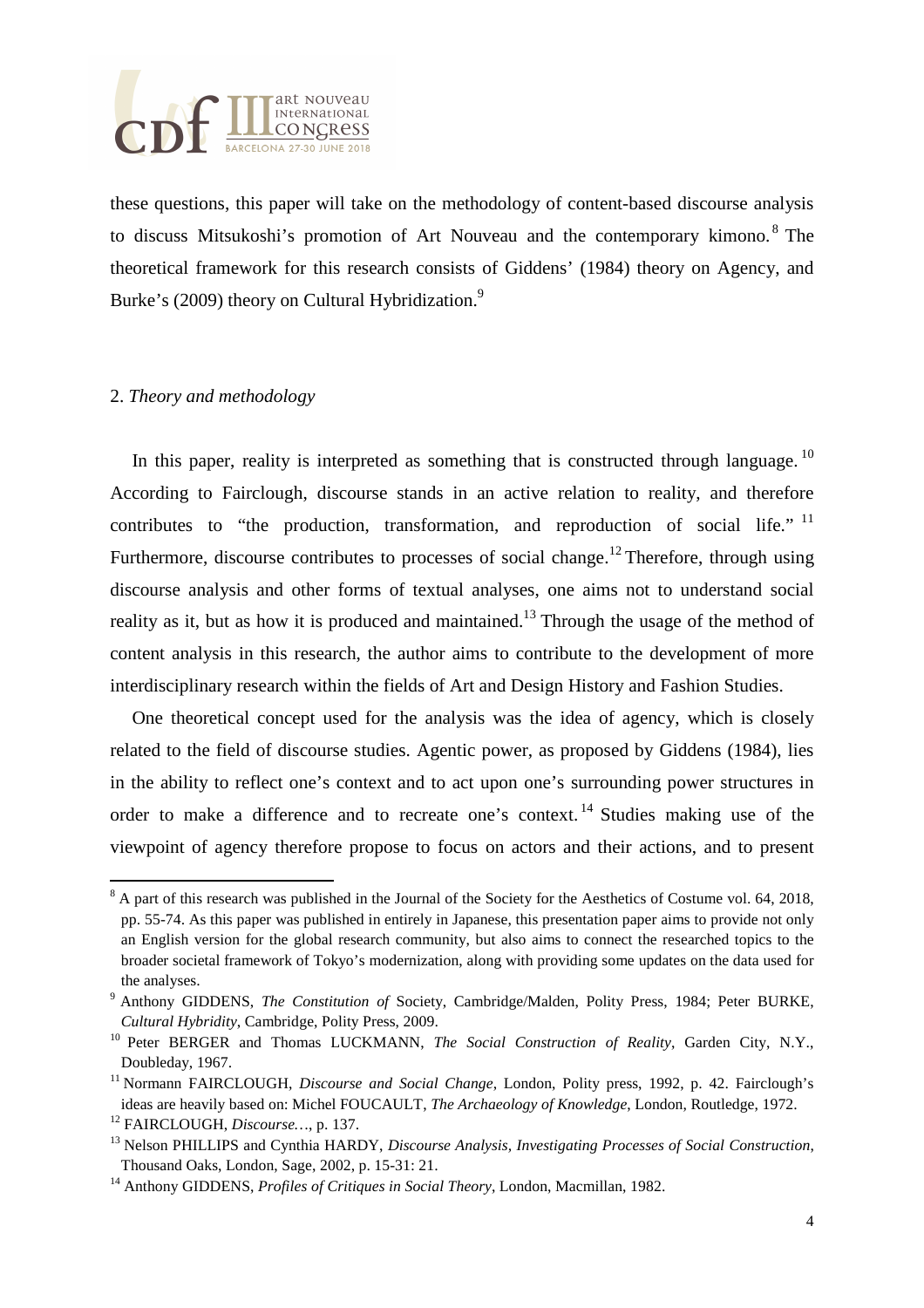

them as active participants, rather than passive spectators of change. As Japan has often been represented as passively undergoing modernization that was imposed by the West, this research aims to break through this negative discourse through taking up the viewpoint of agency.

Cultural Hybridity (as according to Burke (2009)), on the other hand, stands for the hybridization of cultures and the development of hybrid objects through the processes of acceptance, rejection, segregation and adaption.<sup>15</sup> Based on Burke's writings, this research defines cultural hybridity as follows: Cultural hybridity is the encounter between cultures in which elements of these cultures are exchanged, adapted and integrated. Through this process creativity is stimulated, and new forms are created. Cultural hybrids form the results of these interactions, and can in their turn act as intermediates, catalysts or stimuli for further hybridization in new fields.

Methodologically, this research has taken up the approach of a visual analysis, combined with a content-based discourse analysis. In this analysis the author applies a communication studies-based perspective, in which a focus lies on how words influence the general meaning of texts and how they construct and influences our perceptions of reality. The data used for this study consists of excerpts derived from Mitsukoshi's magazine articles presenting trend promotion. As this study focuses on Mitsukoshi's promotion of Art Nouveau in kimono, magazines and articles were selected based on this criterion. The author's previous study revealed that Art Nouveau promotion returned in the following magazines: *Jik*ō (1903 (Meiji 36, vol. 1), 1904 (Meiji 37, vol. 1, 3, 4, 7, 9, 12)), *Mitsukoshi Times* (1908 (Meiji 41, vol. 4- 12, *j*ū*gatsu no kan, j*ū*ichigatsu no kan*), 1909 (Meiji 42, vol.7 no.1-2, 4, 6-7, 9-12), 1910 (Meiji 43, vol. 8 no.1)) *Mitsukoshi* (1915 (Taishō 4, vol. 5 no. 1-12)), and therefore only these were taken into consideration.

## 3. *Mitsukoshi and the contemporary kimono*

Before looking into how Mitsukoshi used and interpreted the Art Nouveau movement in kimono, it is necessary to look into how Mitsukoshi as an active agent made use of

<sup>15</sup> P. BURKE, *Cultural Hybridity*..., 2009.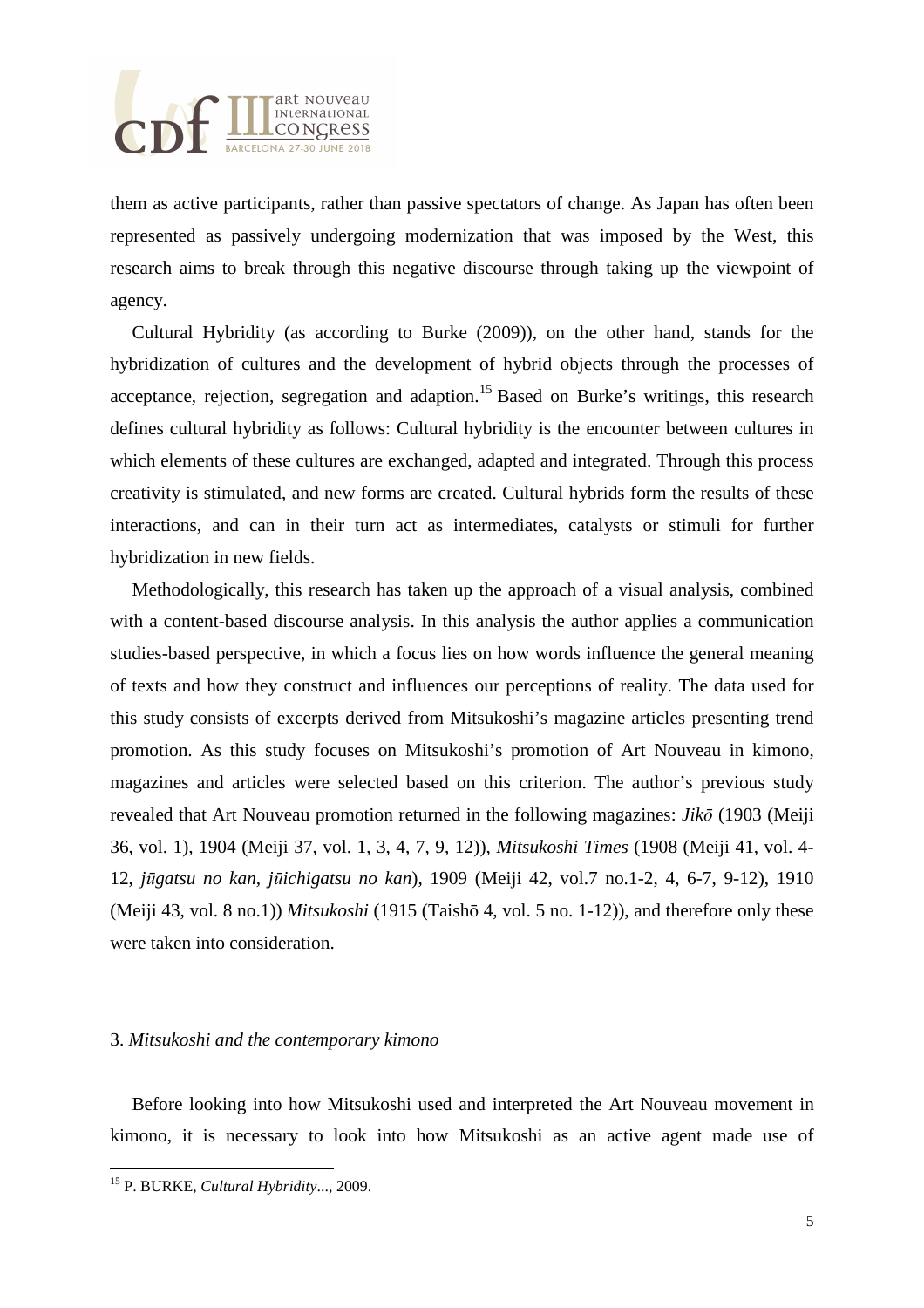

promotional discourse to develop the image of the kimono into what the author has named the "contemporary kimono." Previous studies have looked into Mitsukoshi's development of trends and taste, while other researchers have looked into the modern image of the kimono and the influence of Western art movements during the  $1920s$  and  $1930s$ .<sup>16</sup> However, these studies did not consider Mitsukoshi's position as an active agent reacting against the influence the Western fashion system exerted over the Japanese fashion system at the time. Furthermore, research conducted from the viewpoint of Art Nouveau, focusing on discourse has not been precedented, and therefore the author aims to tackle these subjects in this paper.

The promotion of Mitsukoshi's contemporary kimono is closely related to Mitsukoshi's development from a dry goods store to a department store. In this development process, Mitsukoshi aimed to create a new image for the store as the purveyor of trends, and started to publish catalogs and promotional magazines to present and stress this image to its customers. Furthermore, Mitsukoshi established in-house design departments and promotional departments to enforce the idea that all trends originated at the department store. These trends were not only limited to Japanese trends but also included Western trends leading to the establishment of eclectic trend promotion.<sup>17</sup> Above-mentioned developments were discussed by Jinno (1994). However, as she did not consider the concrete process that lead up to the promotion of eclectic trends in kimono, this research will clarify this process, making use of excerpts from Mitsukoshi's promotional discourse.

In the first phase of Mitsukoshi's development of the contemporary kimono, the department store actively referenced and adopted elements from the Western fashion system in its existing kimono fashion system. From 1900, we see that Mitsukoshi started to develop a discourse stating that kimono was a contemporary fashion item with trends that change

<sup>&</sup>lt;sup>16</sup> JINNO Yuki, The Birth of Style, the Taste the Department Stores Created, Tokyo, Keishōbō, 1994; TAMAMUSHI Satoko: "The meaning of the Sales Strategy of Kōrin at Mitsukoshi," In: The National Museum of History and Folklore, IWABUCHI Reiji, *The Discovery and Sale of Edo. The Consumption Culture and Production of* Trends at Mitsukoshi During the Taishō Period, Tokyo, Iwata Shoin, March 2014, pp. 79-107; Terry Satsuki MILHAUPT, *Kimono – A Modern History*, London, Reaktion Books, 2014; Sheila CLIFFE, *The Social Life of Kimono*, London, Bloomsbury, 2017; AOKI Mihoko: "The Influence of European Art Movements in Taishō • Early Showa Kimono Designs," *Bulletin of the K*ō*be Fashion Design University*, 33, 2009, pp. 1-15; HARADA Junko, "On the Secession Motives in Japanese Clothing During the Taishō Period," *The Magazine of the Society of Clothing Studies*, 19, 2000, pp. 47-53; HIRAMITSU Chikako, "Activities and Ideas of the Kyōtōzuankai -Textile Designs in the Meiji Era. Kyoto-," *The Journal of Costume and Textile*, 12, 2011, pp. 71-80.

<sup>17</sup> JINNO Y. *The Birth of Style…*, pp. 39, 59-60, 209-123.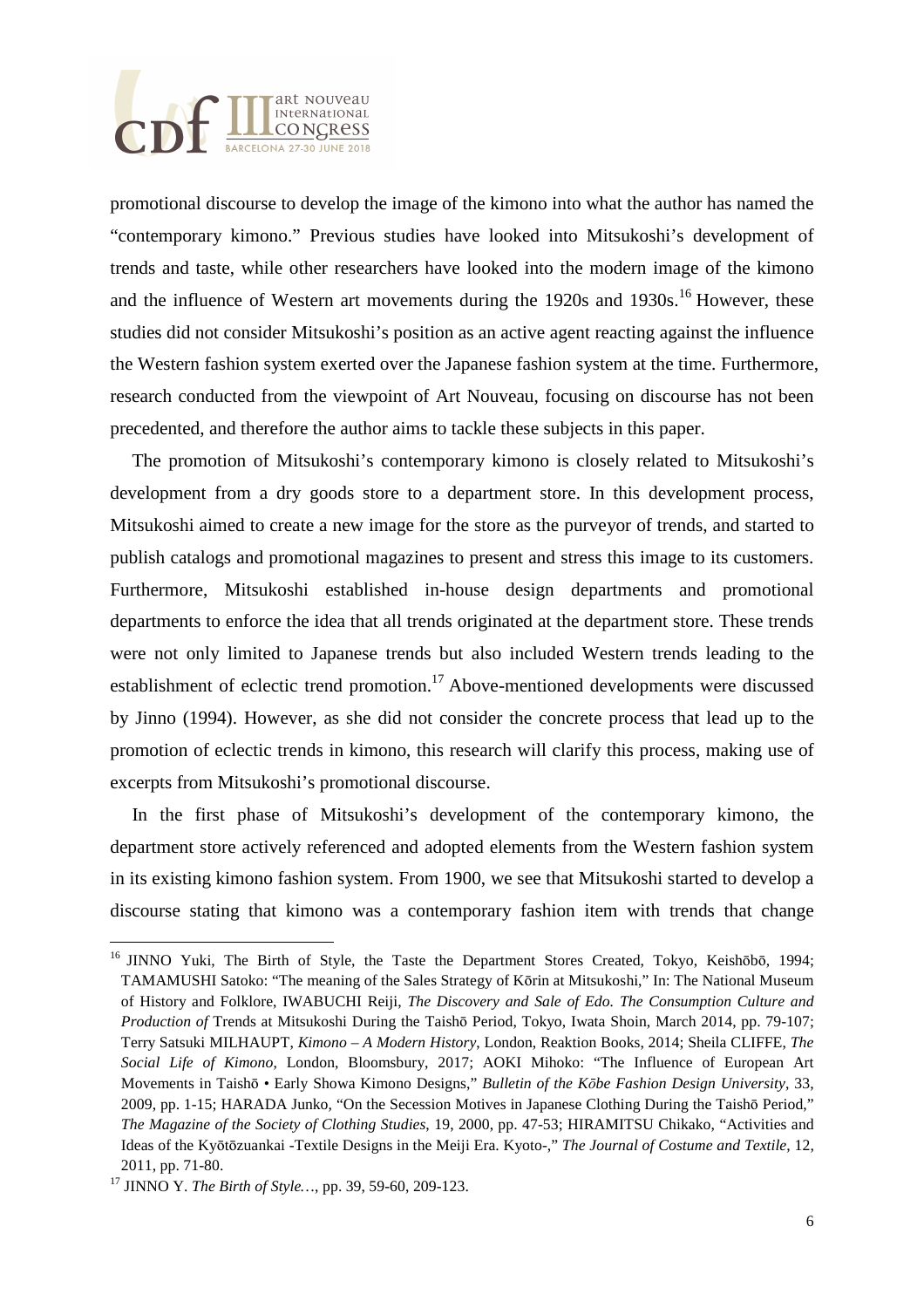

frequently just as in the Western fashion system. Mitsukoshi aimed to change the image of kimono from 'something that one would keep and pass down to younger generations', to 'something that follows trends and therefore should be bought frequently'. In doing so, it seemed like Mitsukoshi almost denied the fact that it had been creating periodical fashion trends in kimono up until 1900.

*"Thanks to the existence of Mitsukoshi new motifs exist in kimono. […] The ones who have evoked a major revolution in the old motifs are we, Mitsukoshi. […] It wouldn't be wrong to say that a few years ago there were no motif-like motifs. […] There were no trends like the ones we have in the present, in the same way as there were no motifs. Only the extremely dull hem motifs that were existing already were produced, and most of the dry good stores played it safe through using the motif books from dyeing ateliers."* 

In this excerpt from *Jik*ō (vol. 36, 1903, p.5) we see that Mitsukoshi states that they were the ones who revolutionized the kimono motifs, and did so differently from other dry good stores. Yet at the same time they suggest that kimono (even the kimono that they promoted up until then) were in need to be revolutionarized to fit a new fashion ideal, and that they were the ones who took up the role to do so.

During the period of Art Nouveau's visual introduction in kimono (1903-1905), we see that Mitsukoshi actively reported in its promotional magazines that it had integrated design elements from the Western fashion system. According to articles published in *Miyakoburi* and *Jik*ō, Mitsukoshi's designers started to artificially create fashion trends as it was done in the West<sup>18</sup> through the following techniques: Designers would go on the street to observe new trends.<sup>19</sup> Then, they would use references going from old *maki-e* to Western books in the development of their trends, turning these into samples for large-scale production.  $20$ Furthermore, an in-house design department was established in order to prompt a more frequent and periodical creation of trends. $^{21}$ 

֦

<sup>18</sup> Mitsukoshi, *Harumoy*ō, 1900, pp. 76-77.

<sup>19</sup> Mitsukoshi, *Miyakoburi*, 1903, p. 4; *Jik*ō, 3 (4), 1905, p. 30.

<sup>20</sup> Mitsukoshi, *Jik*ō, 3 (4), 1905, p. 56.

<sup>21</sup> Mitsukoshi, *Miyakoburi*, 1903, pp. 11-12; *Jik*ō, 3 (4), 1905, p. 5.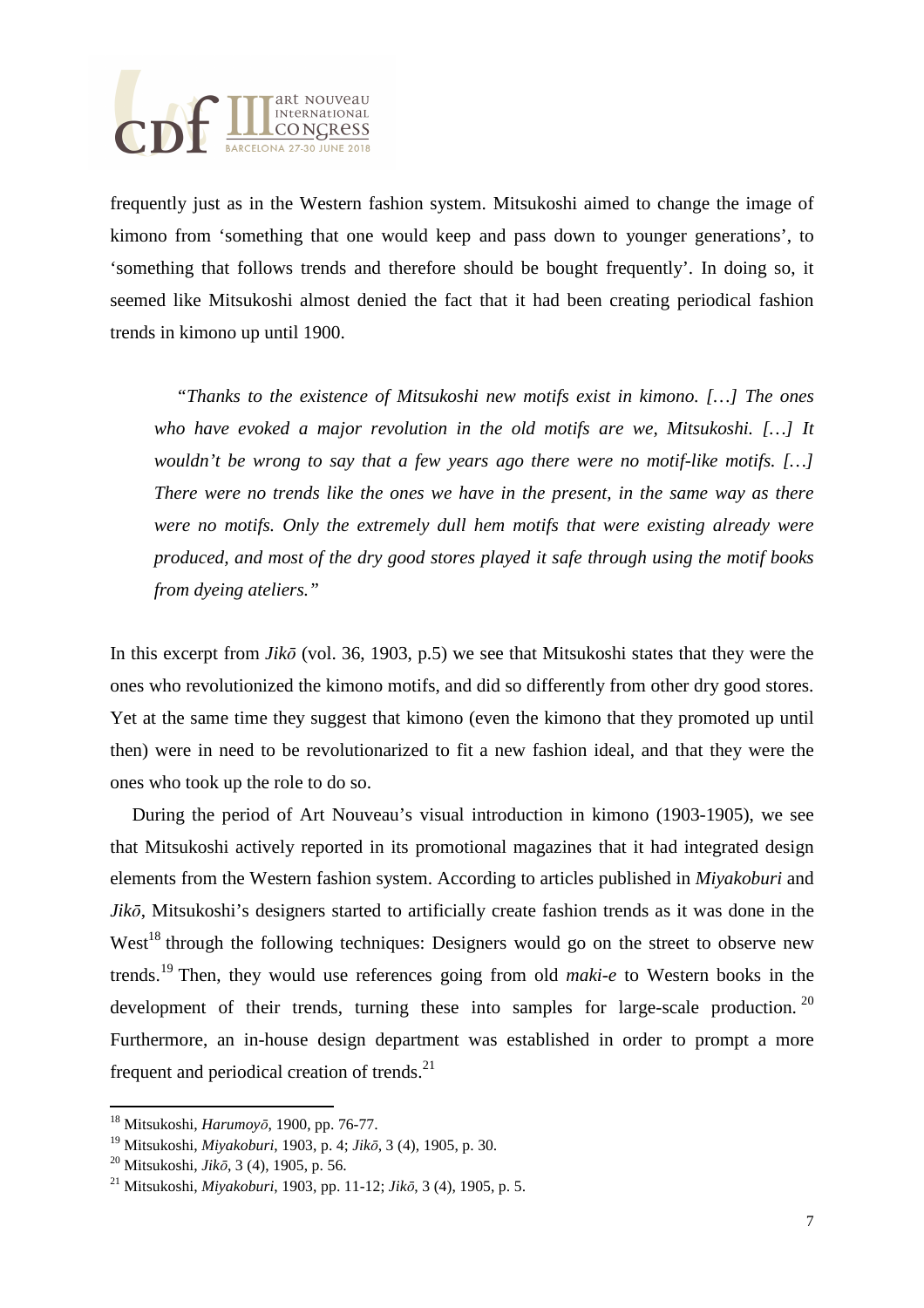

However, through integrating and adapting Western elements, Mitsukoshi inevitably developed its kimono fashion system into a hybrid system, and from 1905, the department store started to actively promote the hybrid character of kimono in its promotional magazines through the active usage of the term "East-West eclecticism" to describe and promote kimono. Furthermore, eclecticism became the goal of Mitsukoshi's in-house design department, as the following quote illustrates: "*We have succeeded in the development of East-West eclectic designs.*" <sup>22</sup> Also, Mitsukoshi's trend advising organ called the *Ry*ū*kokai*, was established for the same reason namely: "*To research trends from the past and present and East and West, and to give advice to the store*."<sup>23</sup>

Through this process of re-evaluation by Mitsukoshi on one hand, and through industryrelated mechanical improvements and improvements in the dyeing process introduced from the West on the other, the kimono developed into a cultural hybrid of East-West and traditional-modern elements. Art Nouveau, on the other hand, can also be defined as a cultural hybrid. When the movement spread across Europe and America, it brought about unique expressions of indigenous traditional revived styles mixed with the aesthetics of Japanese art (one of the major inspirational sources of the movement). Therefore, the Art Nouveau movement was at the same time Western and Eastern, but also traditional and modern, as it was also a design movement bridging tradition and modernity. Thus, as the image that Mitsukoshi aimed to create for the contemporary kimono was similar to Art Nouveau's characteristics as a movement, we can hypothesize that Mitsukoshi decided to actively use the movement to promote and legitimize its contemporary kimono.

Analyzing above-mentioned process from the framework of Agency, one can state the following: Mitsukoshi did not adopt the Western fashion system passively, but actively selected what was needed to develop a new image for its contemporary kimono. Through actively showing their entrepreneurship, Mitsukoshi enforced its legitimacy as leader in the fashion world, and this contributed again to the legitimacy of their promotional discourse of the contemporary kimono. The fact that Mitsukoshi did this individually, shows that the department store was not a mere passive spectator, but actively aimed to modernize its own

֦

<sup>22</sup> Mitsukoshi, *Mitsukoshi Times*, 7 (1), 1909, p. 28.

<sup>23</sup> JINNO Y., *The Birth of Style*…, 1994, p. 152.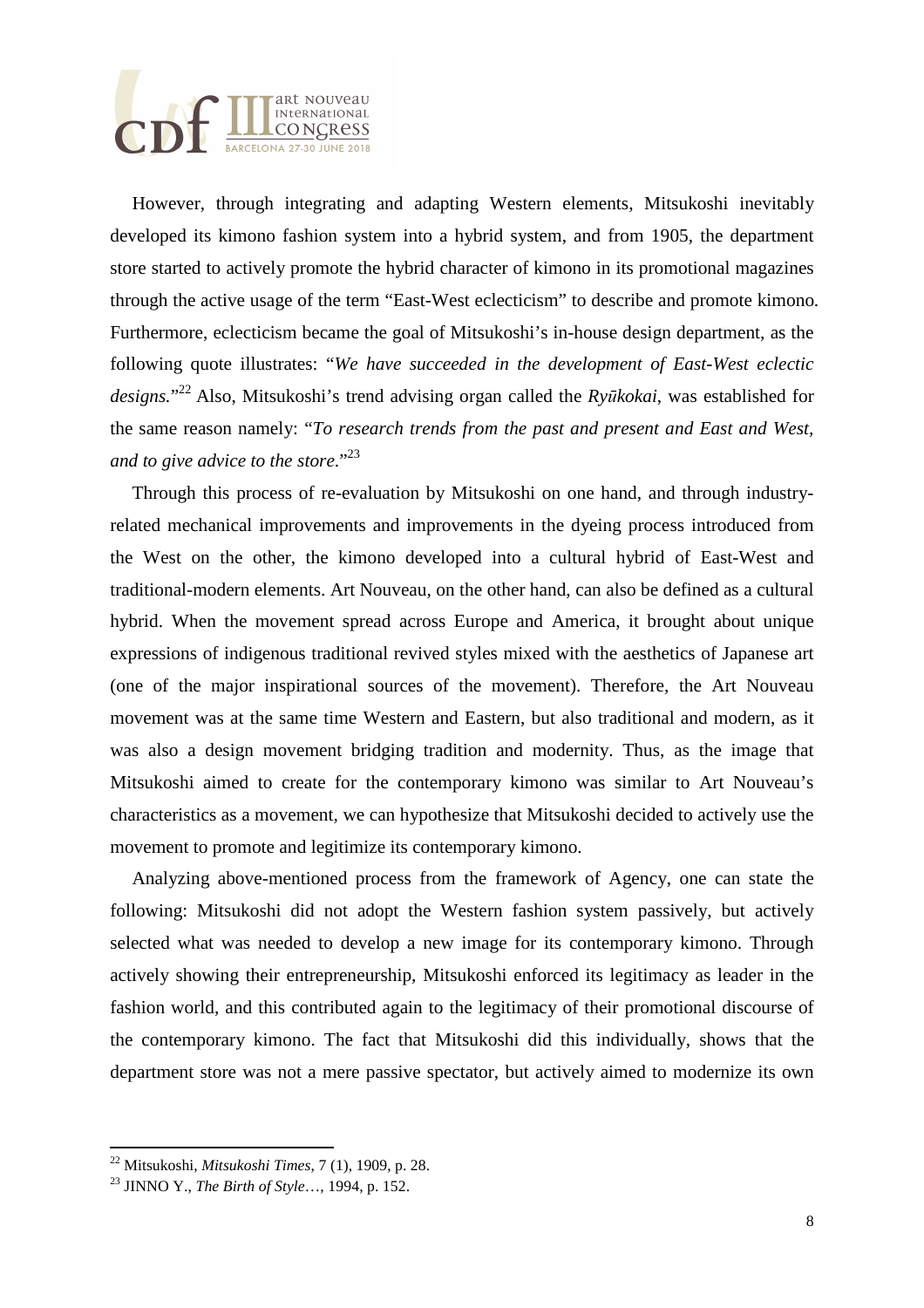

fashion related activities and through doing so provide an impetus for the modernization of Tokyo's fashion scene, as a response to the modernization of the metropolis itself.

#### 4. *Mitsukoshi and Art Nouveau*

As mentioned above, in the period between 1903 and 1905 Mitsukoshi decided to integrate Western art movement expressions in kimono in order to emphasize the Western and modern image of the garment. The first movement that Mitsukoshi integrated was the at that time globally established Art Nouveau movement.

Kobayakawa and Aikawa mention in their research that Art Nouveau was promoted at Mitsukoshi only to a limited extent during the period from 1903 to 1905. However, this research proposes that Art Nouveau was not only more influential, its influence also extended beyond the proposed period, concretely until around 1915. Even though Art Nouveau's expression was not introduced very frequently in kimono between 1903 and 1905, the movement's ideology continued to have a strong influence within Art Nouveau related styles such as the Meiji Kōrin and New Kōrin styles. In what follows, the author will focus on Art Nouveau's visual and textual representation in Mitsukoshi's magazines, and will clarify Art Nouveau's visual and ideological influence in the development of the contemporary kimono.

Art Nouveau's promotion in kimono occurred in two phases: one in 1903-5, followed by a revival of the Kōrin style called the Meiji Kōrin style in 1908-9; and one in 1912-13 with the promotion of Secession, followed by the New Kōrin style in 1915. During this period of promotion, Mitsukoshi interpreted Art Nouveau in three different ways, and used three different categories of jargon to describe and promote the movement. As mentioned above, Art Nouveau was first visually introduced into Mitsukoshi's kimono as an art movement from the West, to provide the kimono with a new and modern Western image. A black obi published in *Miyakoburi* in 1903 showing a resemblance to the Glasgow school (fig. 1) with the caption "Art Nouveau," as first jargon category represents Mitsukoshi's initial literal adoption of Art Nouveau's style at the time.

The year 1904 represented a peak in visual Art Nouveau introduction in kimono, and it is clear that from this time onwards Mitsukoshi's interpretation and promotion changed from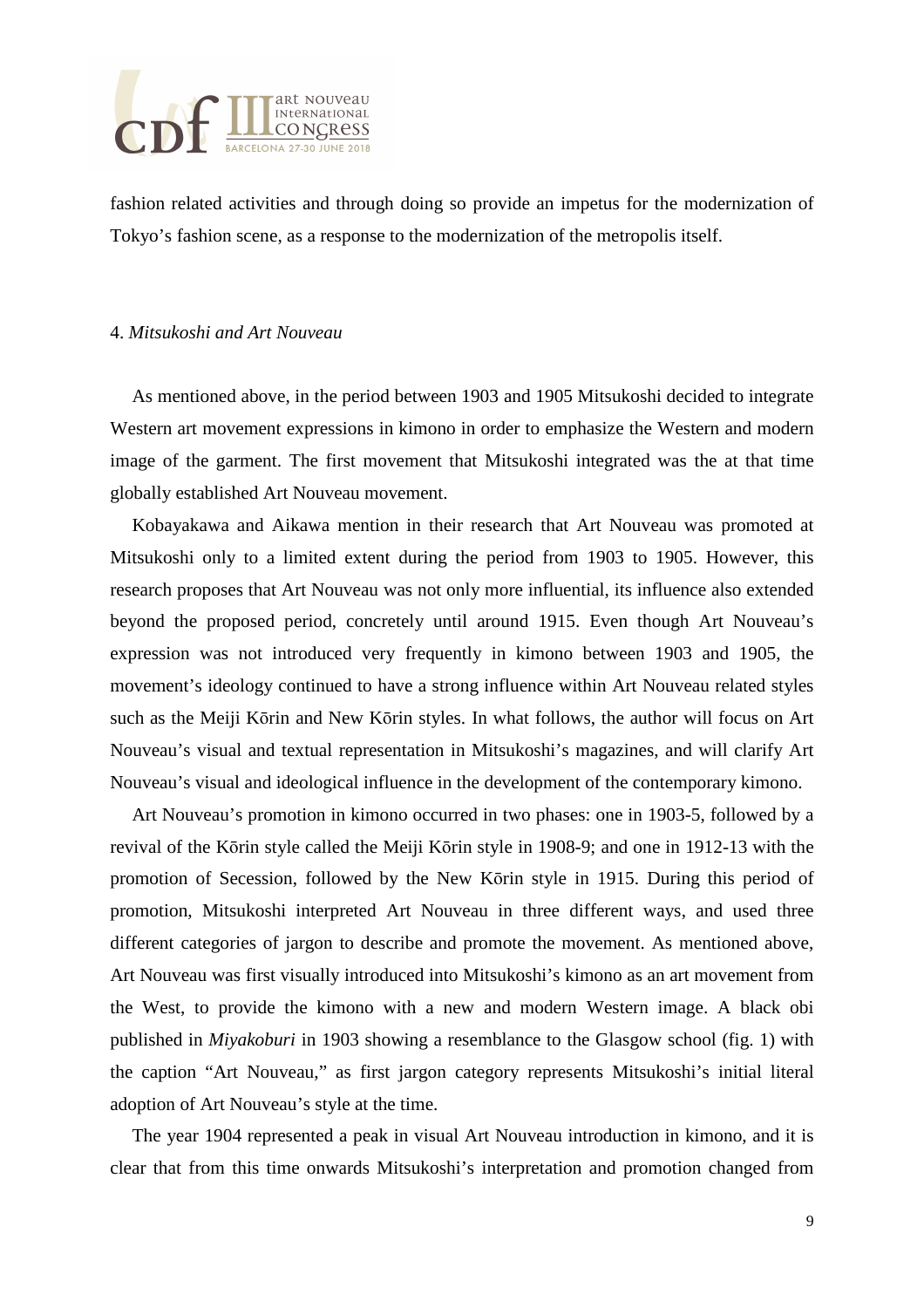

Art Nouveau as a purely Western art movement to an eclectic and hybrid Japanese expression and interpretation of the Art Nouveau movement. The kimono in fig. 2 with caption "Nouveau style" as jargon category two, is representative of this eclectic style. Looking at these designs, the difference from the interpretation reflected in the black obi of fig. 1 becomes clear. This time, a focus on Art Nouveau's expression as an eclectic dialogue between East and West is accentuated through the curving lines reminiscent of Kōrin combined with the Western depiction of the lily flower.

After 1904, Art Nouveau's graphic and visual popularity faded in Mitsukoshi's kimono, only to return shortly in the form of Secession in 1912-13. This coincided with a shift in Mitsukoshi's approach in which the department store moved from the promotion of a modern and Western image for its kimono to a modern and East-West eclectic image. Therefore, from 1908 onwards, instead of adopting Art Nouveau's style, Mitsukoshi adopted Art Nouveau's ideology of art in everyday life and the re-evaluation of indigenous and traditional crafts and expressions. The department store did so in order to re-evaluate the traditional but oldfashioned style of Kōrin into the so-called Meiji Kōrin and the New Kōrin styles (fig. 3 and 4) as new decorative styles for the contemporary kimono. Therefore, Mitsukoshi's third and final group of Art Nouveau jargon consists of the terms "Meiji Kōrin style" and "New Kōrin style." The re-evaluation of Kōrin happened through the promotional discourse that Mitsukoshi created in its magazines. Through using Art Nouveau's internationally accepted status and through linking the movement explicitly to Kōrin's style (which was an influential source for the development of Art Nouveau itself), Mitsukoshi stated that its newly developed kimono trends –namely the Meiji Kōrin style and New Kōrin style– were not merely reflections of the old traditional Kōrin style.

"*A modern way of thinking has been added to K*ō*rin*'*s picturesqueness, turning it into the Meiji K*ō*rin style expressing vitality, thus making it into a style belonging to the newest trends. […] K*ō*rin*'*s descriptive style has been favored by many, but through applying transcriptions of insects and shells to the flowers' descriptive style, and letting it merge with K*ō*rin*' *s motifs, […] the style is overwhelming the world of trends in both an evolutionary and a conservative way*." (*Mitsukoshi Times*, October issue, 1908, p. 1)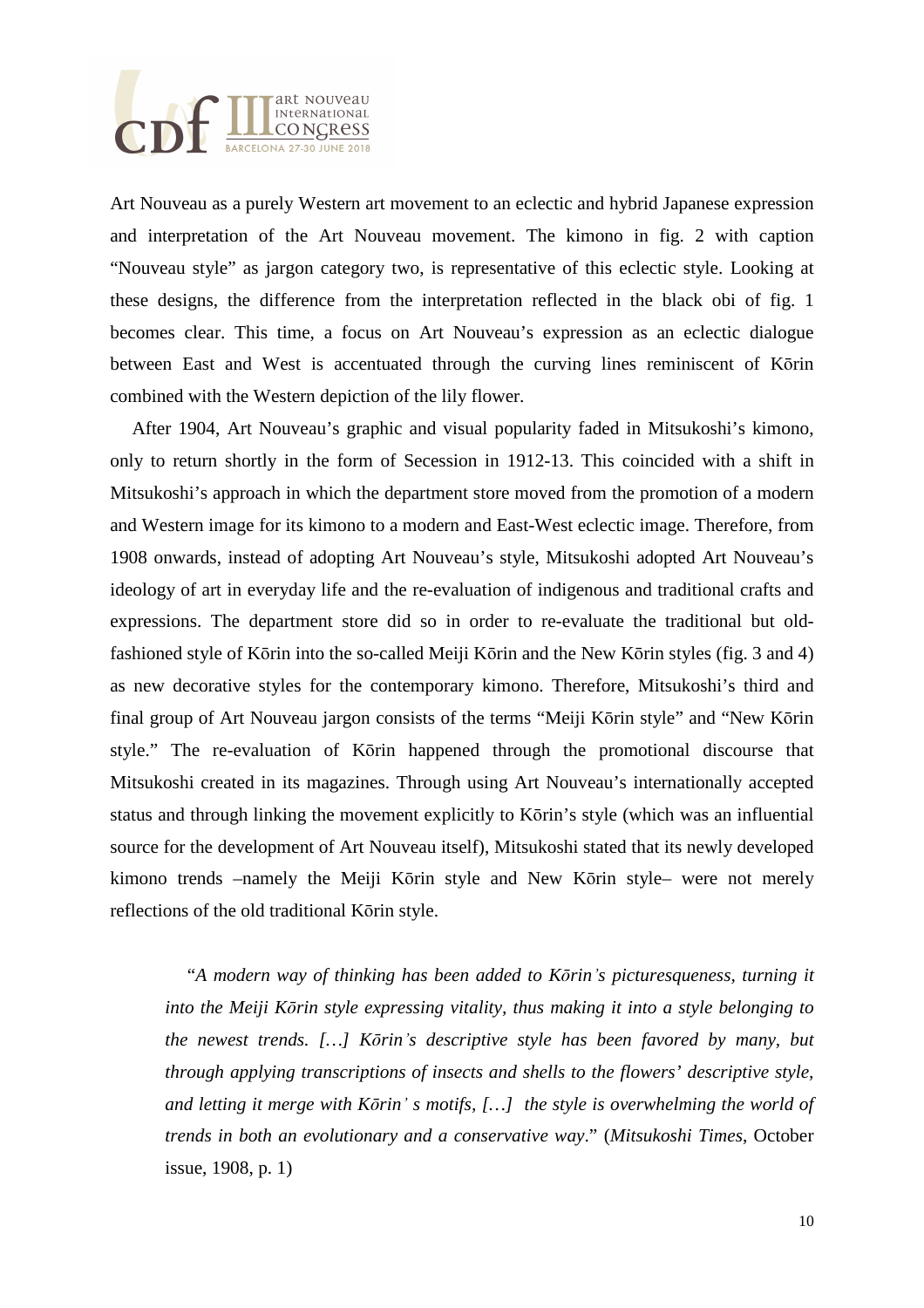

This description of the Meiji Kōrin style shares characteristics with the Art Nouveau movement: a modern way of thinking, a style expressing vitality, natural elements, and a combination of modernity and tradition. It seems that with the Meiji Kōrin style, a Japanese equivalent of Art Nouveau was created. Furthermore, in order to legitimize the re-evaluation of Kōrin, a constant reference to the popularity of the artist in the West was made. Also, through equating the artist with the at that time internationally accepted Art Nouveau, the movement turned into a catalyst, guaranteeing the newfound popularity of Kōrin and the Meiji Kōrin style. Examples of these references are as followed:

"*I believe that we need to let K*ō*rin evolve gradually. […] You could call my design the second-order evolved K*ō*rin style, while I believe that the first-order evolved K*ō*rin style are the styles like the Art Nouveau and Secession styles that were popular in Europe last year and are still popular now. […] With the naming "first-order style" I mean a style in which K*ō*rin is wrapped with one layer of paper. On the other hand, the second-order style has wrapped fragments of K*ō*rin in two, three layers and is further developed, in which popular shapes are covered slightly and hinted at*."

This quote is derived from an interview that was published in *Mitsukoshi Times* (vol. 7 no. 6, 1908, pp. 27-29), to honor the winners of the Meiji Kōrin style *nagajuban* design contest. In the interview one of the winning designers Sakatani Ryōnoshin links Kōrin's evolved style explicitly with the European Art Nouveau and Secession style.

Another example illustrating the link between the New Kōrin style and Art Nouveau becomes clear in following quote:

"*[…] The design that could easily fit into a Western design evolved away from the [traditional] K*ō*rin style in a most splendid way […] Elegantly drawn not at all ordinary, and therefore the design committee recommends it as the representative of the Taish*ō *New K*ō*rin Style*."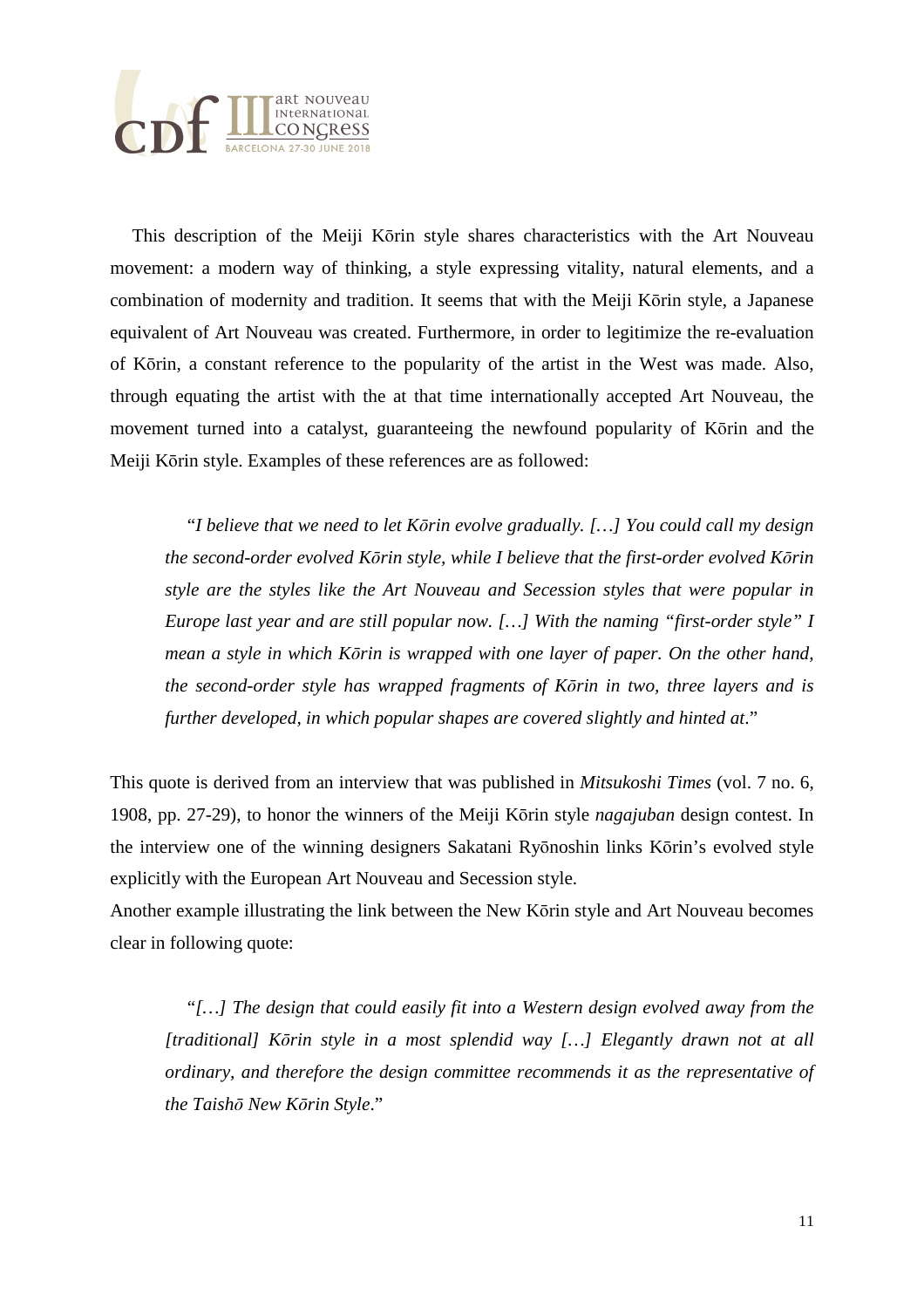

This evaluation of the winning design by Hiraoka Ihei was published in *Mitsukoshi* (vol. 5 no. 4, 1915, p. 6). The usage of the wording "fit into a Western design" hints at the link between the New Kōrin style and Art Nouveau.

As a final example, a speech held by the diplomat and art lover Kaneko Kentarō at Mitsukoshi (*Mitsukoshi Times*, October issue, 1908, pp. 1-15) on the development of a new art style fitted to the Meiji period refers clearly to Art Nouveau's ideologies:

"*If I would describe this [Meiji] K*ō*rin style with a word used in Europe at the moment, I would call it Art Nouveau. K*ō*rin*'*s way of drawing really resembles this Art Nouveau style. […] The art of Europe and Japan are approaching; will they merge and create a new Meiji art? […] Just like K*ō*rin did we need to spread the Meiji style across Japan today. Facing K*ō*rin's name, working towards K*ō*rin's skill we have to proceed on this long road ahead of us, and this is my greatest hope.*"

In his speech Kaneko explicitly stated that Kōrin's style and Art Nouveau are the same. Furthermore, he stressed that he wanted a Meiji art style similar to Kōrin's style to spread across the art world. This Meiji style that Kaneko wanted to achieve was in fact an indigenous decorative style based on the ideologies of the Art Nouveau movement.<sup>24</sup> The fact that Mitsukoshi published Kaneko's speech in its promotional magazines, shows that the department store shared the same opinion. However, at the same time, Mitsukoshi was influenced by Kaneko's statements, as later the store started to explicitly promote the Meiji Kōrin style and New Kōrin style as representatives of Mitsukoshi's unique Meiji and Taishō's art expression. We see that Mitsukoshi actively referenced Art Nouveau's ideologies as a catalyst for the development of contemporary styles for the contemporary kimono in its fashion discourse. For example in the following ways: "*Our country's indigenous motifs […] I want designers to research how to add the so-called modern motifs to them.*" (*Mitsukoshi Times* vol. 7 no. 11, 1908, p. 18) or "*Please gentlemen, I want you to not study K*ō*rin's style, but I want you to study his design spirit […] I want you to let it evolve into a New Taish*ō *K*ō*rin style.*" (*Mitsukoshi* vol. 5 no. 8, 1915, p. 55). From these quotes we can see that Art

֦

<sup>&</sup>lt;sup>24</sup> HIRAMITSU C., "Activities and ideas..." 2011, p. 78.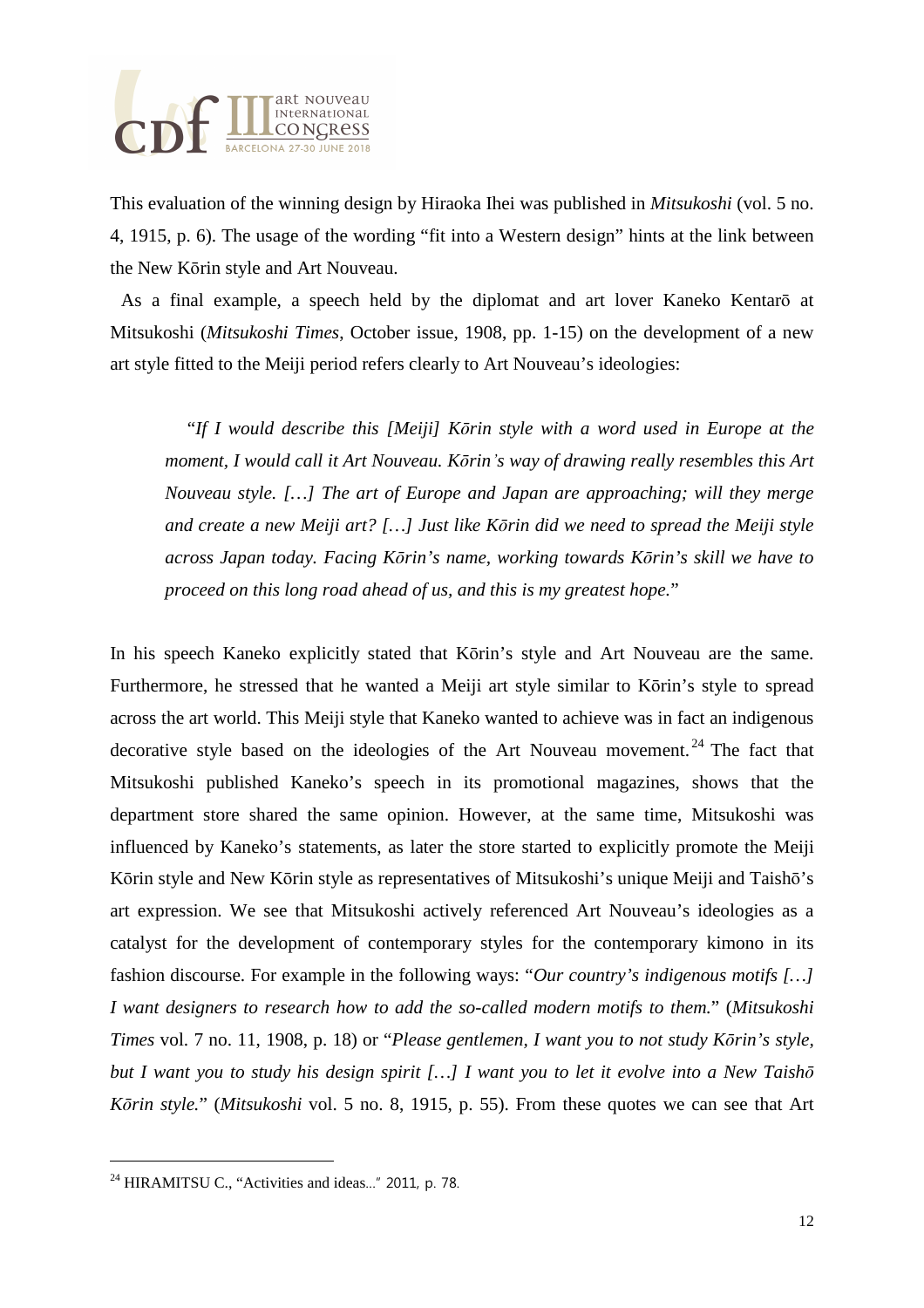

Nouveau's ideology was continuously adopted and therefore played an important role in the re-evaluation of Kōrin and the development of the kimono's contemporary image.

From the above-mentioned examples it became clear that the link between Kōrin and Art Nouveau was explicitly stresses within the promotional discourse for the Meiji Kōrin style and the New Kōrin style. Mitsukoshi as an agent explicitly presented this relationship and thus stressed that Kōrin's new styles were not just a reflection of the old but were novel hybrids that were re-evaluated through Art Nouveau's ideology. Therefore, within the third jargon category Mitsukoshi did no longer perceive Art Nouveau just a passing trend and style from the West, but as a catalyst for the re-evaluation of Kōrin's and other traditional styles into contemporary styles fitted to the contemporary kimono's image. Bearing the same hybrid characteristics as the contemporary kimono, Mitsukoshi actively used the re-evaluated Meiji Kōrin style and New Kōrin style and made them into the main representative styles reflecting the contemporary kimono's modern and eclectic image.

Looking at all the jargon categories that Mitsukoshi used to describe and promote Art Nouveau, it becomes clear that the third category appeared most frequently in Mitsukoshi's promotional discourse. Furthermore, the following excerpt shows that Mitsukoshi did not only use the Art Nouveau movement's ideology limited to the promotion of Kōrin, but went even further and used it to promote design reform in general, in the same way as Kaneko proposed. Through this, we can see that Mitsukoshi was connecting to the Art Nouveau related thought and discourse that had manifested itself in the global design world at the time.

"*If we don't connect Japan's industry closely to art and crafts, even today, we won't be able to create valuable expressions, I think. In other words, if artists don't have interest in objects of everyday life, and if designers of goods of everyday life don't get closer to artists, we won't be able to create a valid movement.*" (*Mitsukoshi*, May 1915 (Taishō 4), vol. 5 no. 5, p. 55)

Mitsukoshi used Art Nouveau's ideology and used its reference to legitimize its design process in general as a necessary means to increase the legitimacy of its contemporary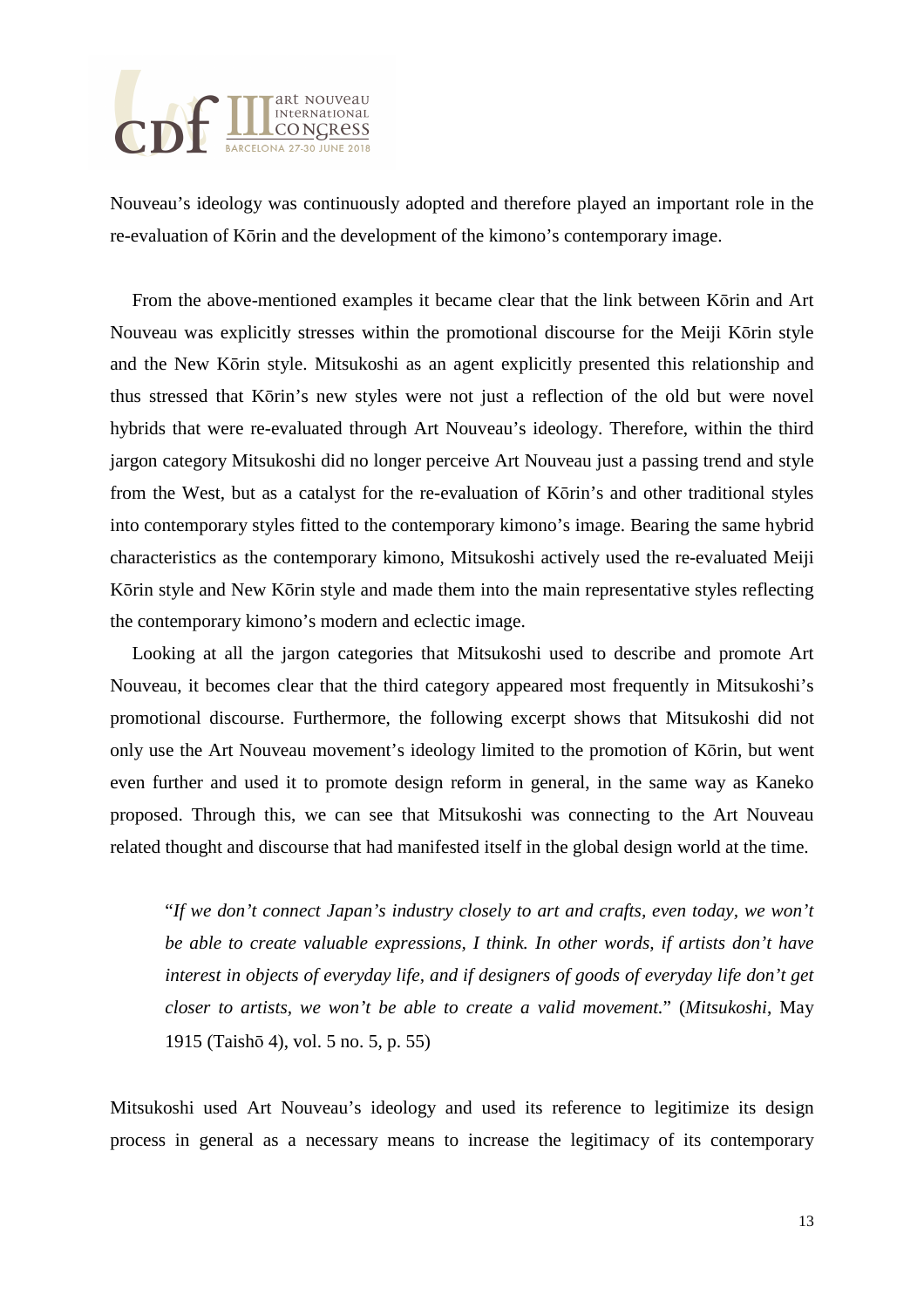

kimono. This also confirms Mitsukoshi's main interpretation of Art Nouveau as a hybrid catalyst for the creation of the contemporary kimono.

#### 5. *Conclusion*

Mitsukoshi's promotion and interpretation of the Art Nouveau movement can be summarized as follows. When Art Nouveau was introduced into kimono design in 1903, the movement was first perceived as a Western style, and integrated to provide the kimono with a Western and modern image. After that, instead of promoting a Western image, Mitsukoshi concluded that an East-West eclectic image was more suitable for its contemporary kimono, as customers at that time would be more willing to accept an eclectic image over a completely new and foreign Western image. At the same time, Mitsukoshi's designers turned their attention back to traditional motifs of design, under the influence of Art Nouveau and the Japanese design elements that were at the origin of the movement. Especially in the case of the Kōrin styles revived between 1908 and 1915, Mitsukoshi actively presented the link between these styles and the Art Nouveau movement, and emphasized it to fit the hybrid image of its newly created contemporary kimono. Furthermore, Mitsukoshi used the international popularity of Art Nouveau's style and its link with Kōrin directly for the promotion of the Meiji Kōrin and New Kōrin styles. On the other hand, Art Nouveau's ideology of design and craft re-evaluation was used indirectly as a catalyst for the reevaluation of Kōrin's style into the Meiji Kōrin and New Kōrin styles. Therefore, even though Art Nouveau's style was only integrated in kimono for a limited period of time, the movement's ideology played an important role in the re-evaluation of kimono and even design in general at the department store for an extended period (even until after 1915). Art Nouveau did not only provide an East-West eclectic and contemporary image for the kimono, it also led the process of traditional style re-evaluation fitted to the contemporary kimono's image. Therefore, even though from a visual level Art Nouveau's influence in kimono was limited at the time, the movement's influence within the realm of promotional discourse and design thought was undeniably important.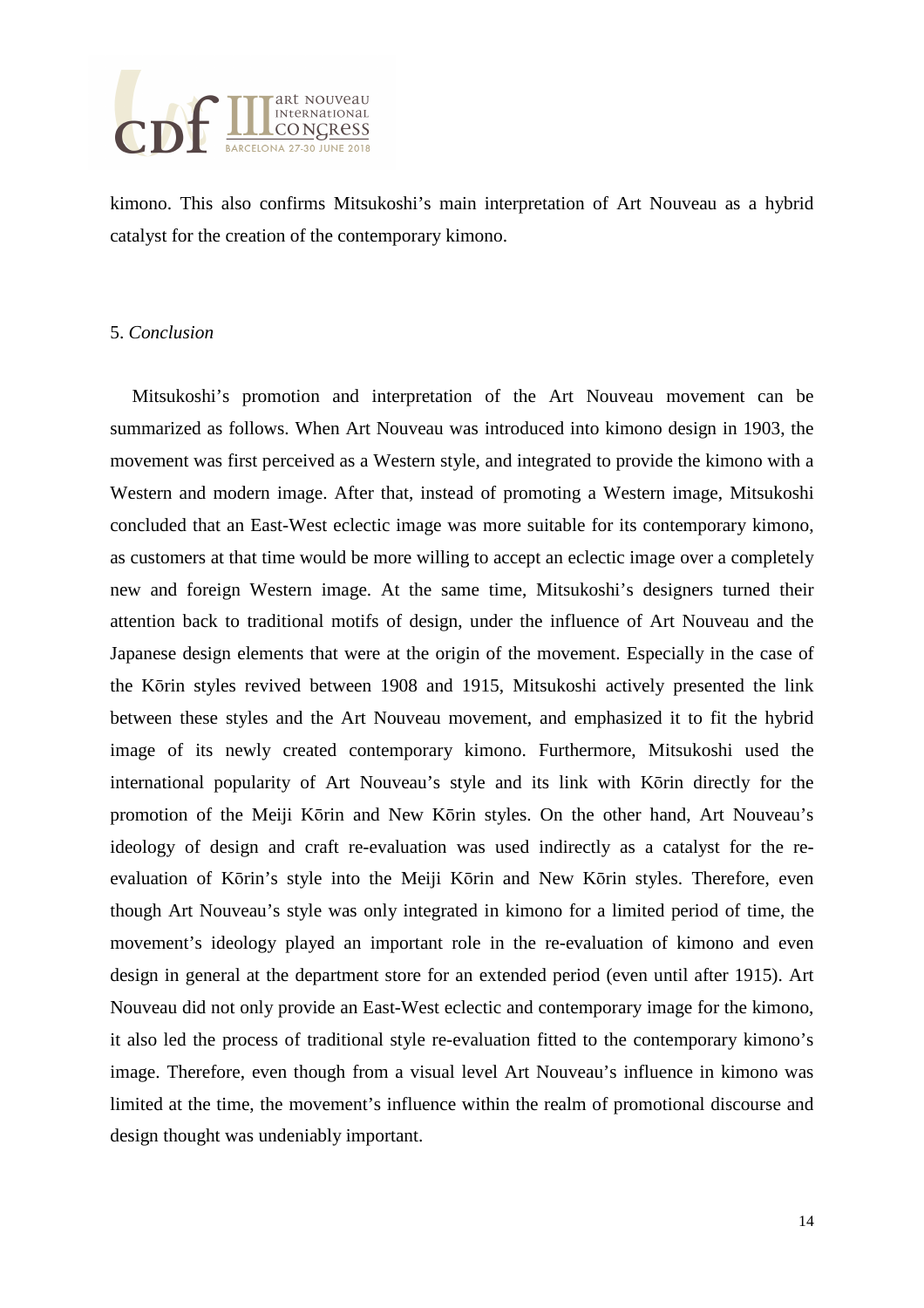

The aim of this study was to clarify the development process of Mitsukoshi's contemporary kimono, and to shed light on the role the Art Nouveau movement played within this process. This study made use of a content-based discourse analysis, differing from the general art historical approach to textual analyses. Through this method, this study was able to present different results from those mentioned in the existing field. The author believes that in doing so this research was able to contribute to the field in a new and original way, and hopes that this research will provide an impetus for a more interdisciplinary approach within the art, design and fashion historical fields.

Based on this research, the author will continue to look into the discursive strategies that Mitsukoshi used to legitimize its contemporary kimono and its image as a department store. The author will be looking at Mitsukoshi's position within the international fashion scene's promotional discourse. Comparing Mitsukoshi's promotional magazines with other fashion magazines and department store catalogues, the author will aim to clarify a network of discourse (both international and indigenous) that Mitsukoshi could have referenced in the development of its own discursive strategies. In doing so the author aims to give an insight into how the department store as an agent actively integrated -or resisted- existing transatlantic and indigenous fashion discourse.